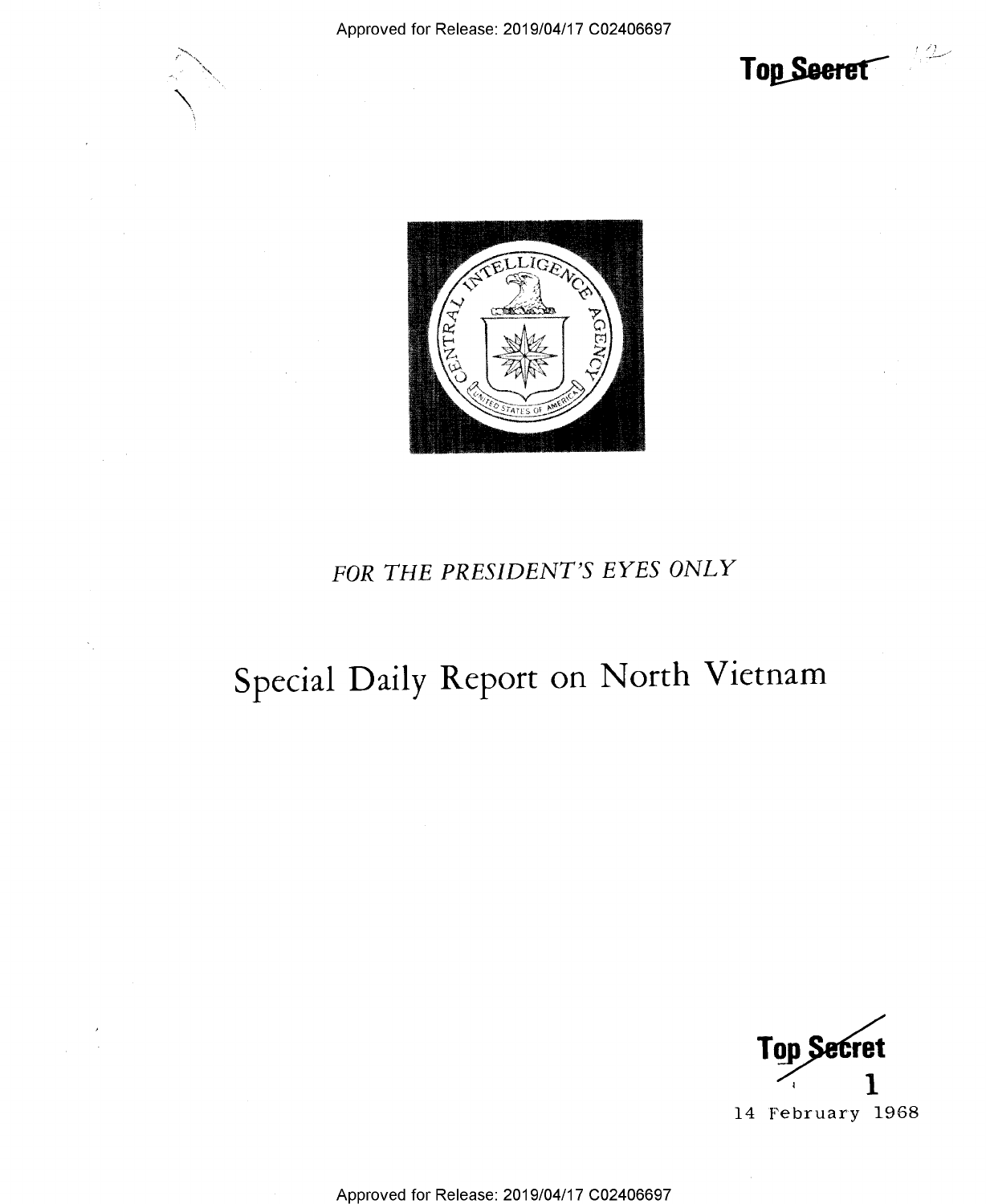Special Daily Report on North Vietnam for the President's Eyes Only

## 14 February 1968

### I. NOTES ON THE SITUATION

Hanoi Plays Down Tet Offensive: The North Viet-<br>namese are continuing to describe the Communist of-<br>fensive in South Vietnam as part of a longer term<br>effort.

3.3(h)(2)

An article in the North Vietnamese party daily,<br>Nhan Dan, on 13 February also suggested that the<br>current fighting would not be the final Communist ef-<br>fort. The article referred to the fighting as "the<br>curtain raising vict

\* \* \*

3.3(h)(2)

TOP SEGRET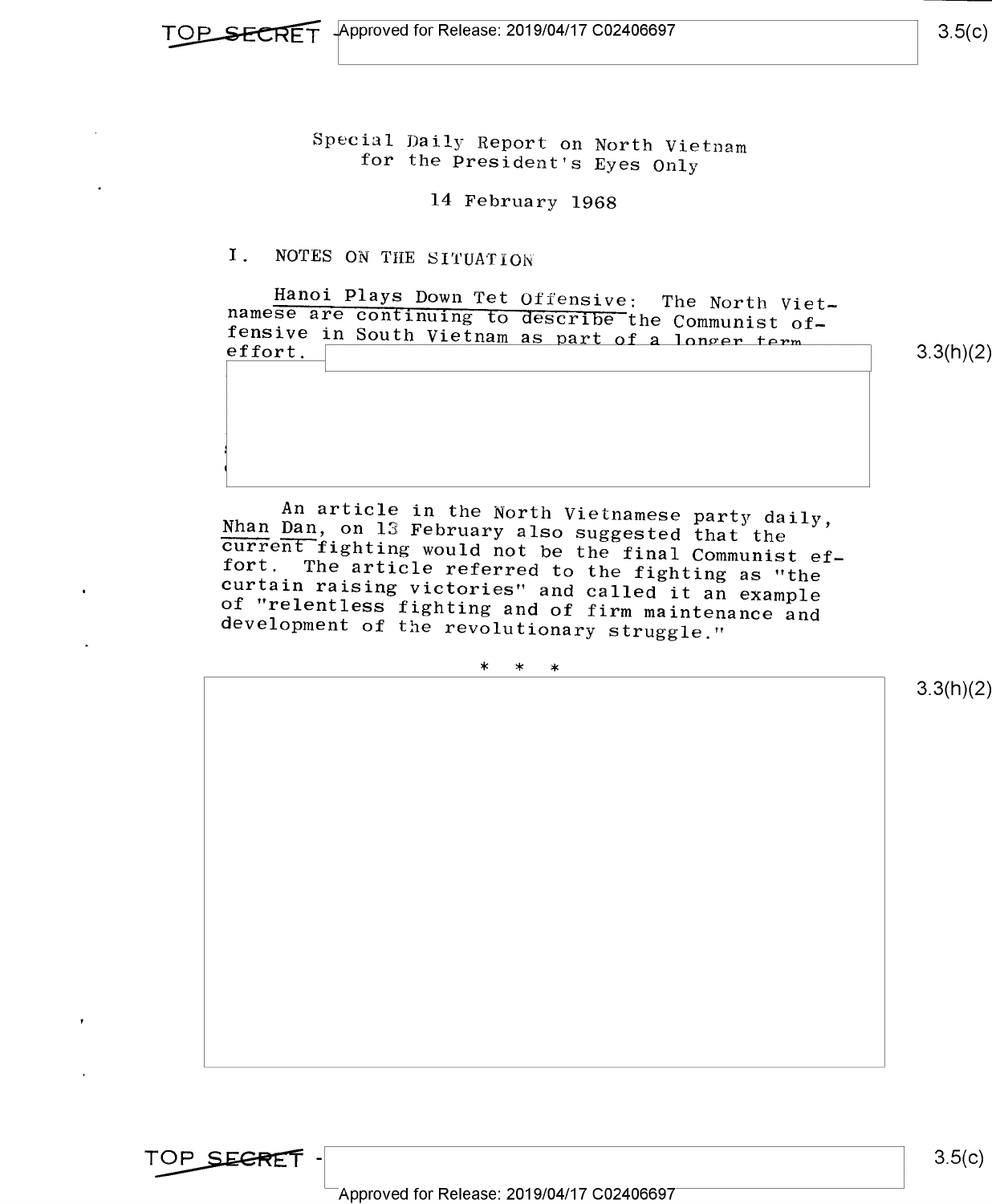Hanoi Allows Some Non-Communist Visitors: After several months of denying visas to applicants from non-Communist countries, Hanoi is apparently once again allowing selected non-Communist individuals to enter North Vietnam

3.3(h)(2)

#### \* \* \*

Hanoi Letter to General Westmoreland: Hanoi's<br>latest English language broadcast to US servicemen<br>in South Vietnam took the form of an open letter to<br>General Westmoreland. The letter ridiculed "false<br>optimism" on the part o

\* \* \*

Yacht Phoenix Completes Mission: The Quaker<br>yacht Phoenix reached Hong Kong on T3 February<br>after delivering \$6,000 worth of medical goods to<br>North Vietnamese officials at the port of Haiphong.

\* \* \*

II. NORTH VIETNAMESE REFLECTIONS OF US POLITICAL ATTITUDES ON THE WAR

Hanoi on Senator Kennedy's Speech: North Viet-<br>nam added a bit more to its coverage of Senator<br>Robert Kennedy's speech last week in Chicago. In a<br>domestic broadcast on 13 February, Hanoi quoted sev-<br>eral sentences of the s

 $-2-$